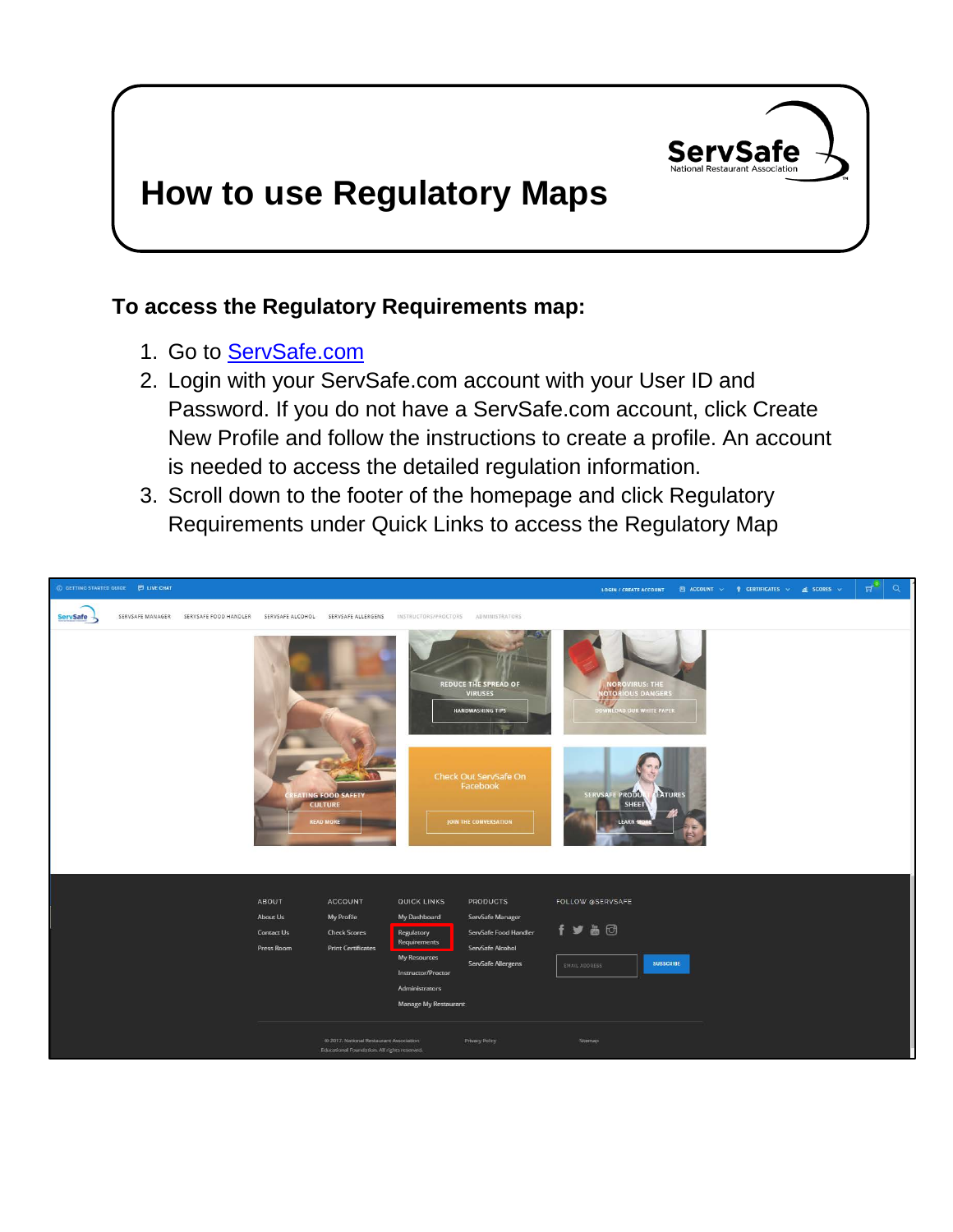- 4. On the Regulatory Requirements page, select the desired program (Food Safety Manager, Food Handler, or Alcohol) and the desired state to view the corresponding regulations.
- 5. Click "Change Program" after selecting a program. Click "Update Map" after selecting the desired state or county. Information will not be displayed if these buttons are not clicked.

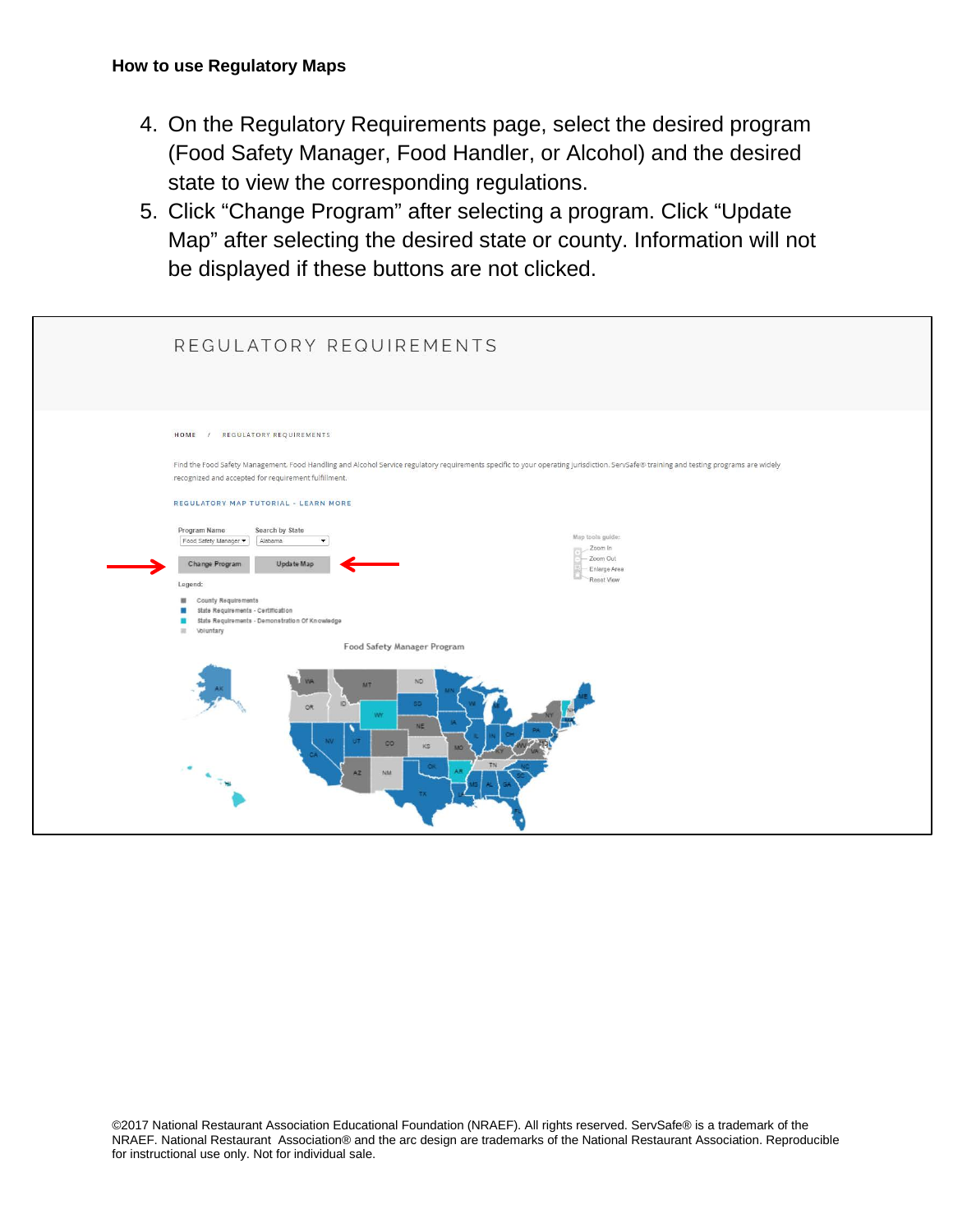- 6. Examine the map and the color legend to review what types of regulations are required.
	- a. **County Requirements**: There are county requirements in the state.
	- b. **State Requirements**: Certification. State requires certification.
	- c. **State Requirements**: Demonstration of knowledge. Certification is one way to demonstrate knowledge.
	- d. **Voluntary**: Recommended, but not required.

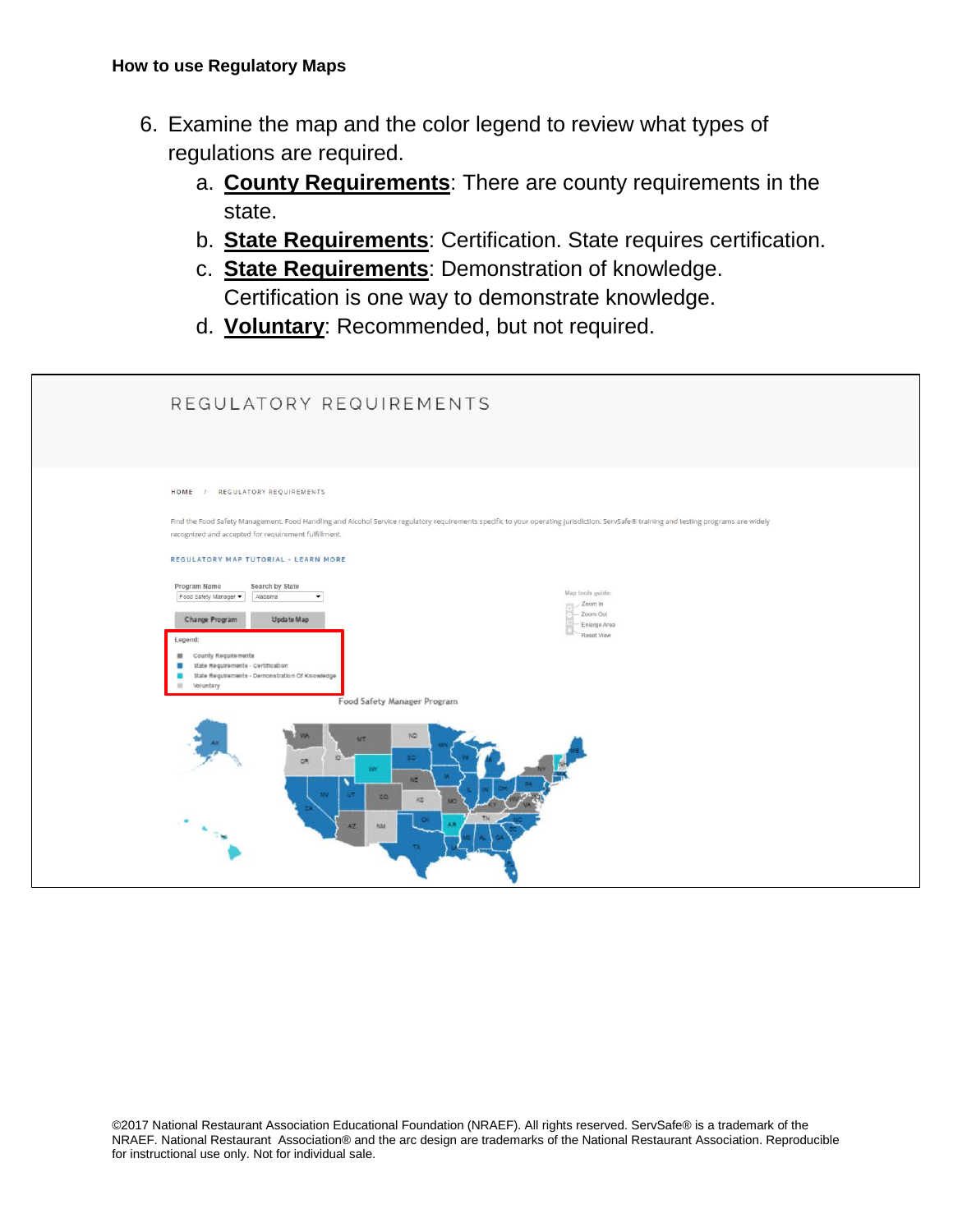7. Use the Map tool guide to navigate the map.



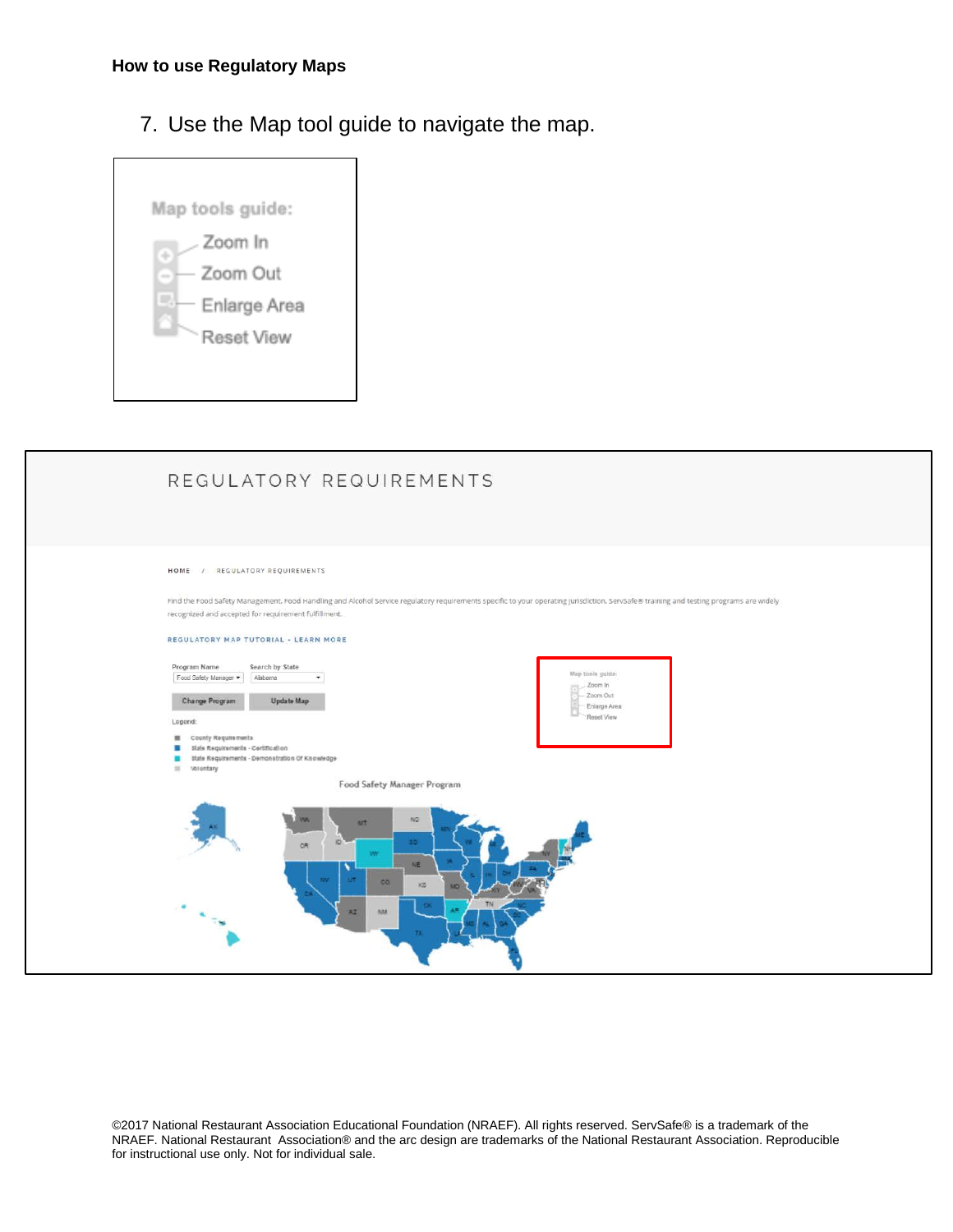8. Hover the mouse over the state/county for a quick view of requirements for that state or county.

| HOME / REGULATORY REQUIREMENTS<br>Find the Food Safety Management, Food Handling and Alcohol Service regulatory requirements specific to your operating jurisdiction. ServSafe® training and testing programs are widely<br>recognized and accepted for requirement fulfillment.<br>REGULATORY MAP TUTORIAL - LEARN MORE<br>Program Name<br>Search by State<br>Map tools guide:<br>Food Safety Manager<br>Alabama<br>$\bullet$<br>Zoom In<br>Zoom Out<br>Change Program<br>Update Map<br>Enlarge Area<br>Reset View<br>Legend:<br><b>III</b> County Requirements<br><b>State Requirements - Certification</b><br>ш<br>State Requirements - Demonstration Of Knowledge<br>III Voluntary<br>Food Safety Manager Program<br>State: Illinois<br>$\frac{6}{5}$<br>Program Name: Food Safety Manager<br>Certification expiration: 5 years<br>Certification requirements: State Requirements - Certification<br>ServSafe acceptance: Yes<br>ServSafe training approved options: Classroom & Online<br><b>CD</b><br>KS | REGULATORY REQUIREMENTS |
|----------------------------------------------------------------------------------------------------------------------------------------------------------------------------------------------------------------------------------------------------------------------------------------------------------------------------------------------------------------------------------------------------------------------------------------------------------------------------------------------------------------------------------------------------------------------------------------------------------------------------------------------------------------------------------------------------------------------------------------------------------------------------------------------------------------------------------------------------------------------------------------------------------------------------------------------------------------------------------------------------------------|-------------------------|
| NM <sup></sup><br>AZ.                                                                                                                                                                                                                                                                                                                                                                                                                                                                                                                                                                                                                                                                                                                                                                                                                                                                                                                                                                                          |                         |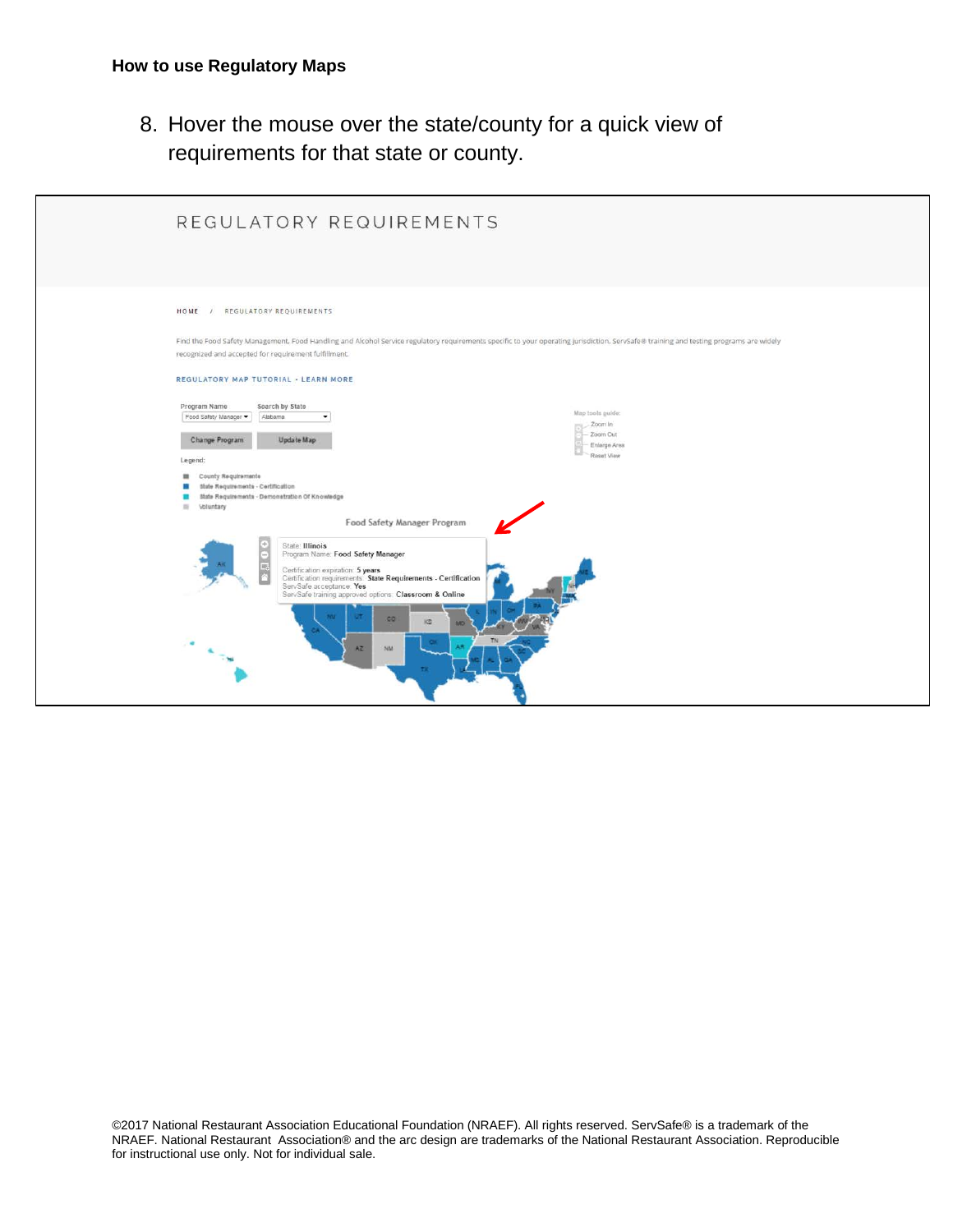- 9. To view the regulation:
	- a. Select the program name and state/county from the drop down at the top portion of the page and click "**Update Map**", or
	- b. Choose the program and click "**Update Program**", or
	- c. Click on the specific state to view regulations.

| REGULATORY REQUIREMENTS                                                                                                                                                                                                                                                                                                     |                                                                            |
|-----------------------------------------------------------------------------------------------------------------------------------------------------------------------------------------------------------------------------------------------------------------------------------------------------------------------------|----------------------------------------------------------------------------|
| REGULATORY REQUIREMENTS<br>HOME /<br>Find the Food Safety Management, Food Handling and Alcohol Service regulatory requirements specific to your operating jurisdiction, ServSafe® training and testing programs are widely<br>recognized and accepted for requirement fulfillment.<br>REGULATORY MAP TUTORIAL - LEARN MORE |                                                                            |
| Program Name<br>Search by State<br>Food Safety Manager<br>Alabama<br>$\overline{\phantom{a}}$<br>Alcohol<br>Food Handler<br>Update Map<br>Food Safety Manager<br>Legend:                                                                                                                                                    | Map tools guide:<br>Zoom In<br>m<br>Zoom Out<br>Enlarge Area<br>Reset View |
| County Requirements<br>器<br>State Requirements - Certification<br>State Requirements - Demonstration Of Knowledge<br>≖<br>Voluntary<br>12<br>Food Safety Manager Program                                                                                                                                                    |                                                                            |
| ND<br><b>MT</b><br>80<br>ю<br>OR.<br>we<br>NE:<br>85<br>$\infty$<br>85<br>NM<br>A2                                                                                                                                                                                                                                          |                                                                            |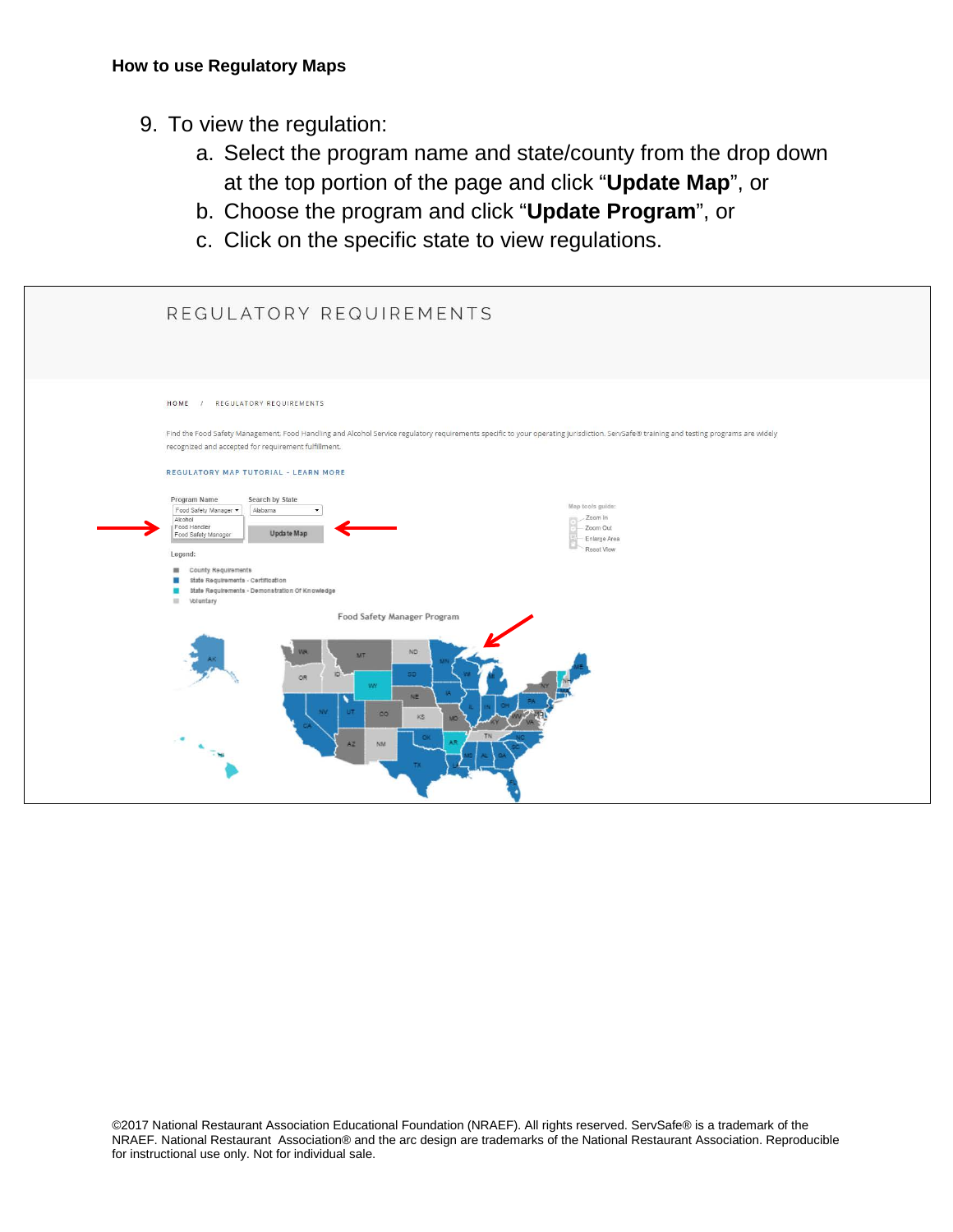10. Select the desired state and click "**View State Detail Information**" to view requirements at a state level. Detailed regulation information will be displayed below the map.

|                                                                                                                                                                                                                                                                                                                    | REGULATORY REQUIREMENTS                                                                                                                                                                                                                           |                                                                       | ē<br><b>STUDENT</b> |
|--------------------------------------------------------------------------------------------------------------------------------------------------------------------------------------------------------------------------------------------------------------------------------------------------------------------|---------------------------------------------------------------------------------------------------------------------------------------------------------------------------------------------------------------------------------------------------|-----------------------------------------------------------------------|---------------------|
| HOME / REGULATORY REQUIREMENTS<br>recognized and accepted for requirement fulfillment.<br>REGULATORY MAP TUTORIAL - LEARN MORE<br>State Name, Program Name<br>Illinois, Food Safety Manager<br>$\bullet$<br><b>Change Program</b><br>View State Detail Information<br>Legend:<br><b>E Required - Certification</b> | Find the Food Safety Management, Food Handling and Alcohol Service regulatory requirements specific to your operating jurisdiction. ServSafe® training and testing programs are widely<br>Search by County/City<br>(14)<br>٠<br><b>Update Map</b> | Mag tools guida:<br>Zoon in<br>Zoom Out<br>Enlarge Area<br>Reset View |                     |

| SERVSAFE MANAGER<br>ServSafe | SERVSAFE FOOD HANDLER<br>SERVSAFE ALCOHOL<br>SERVSAFE ALLERGENS<br>INSTRUCTORIUM/KUCTORE ADMINISTRATORS                                                                                                                                         |
|------------------------------|-------------------------------------------------------------------------------------------------------------------------------------------------------------------------------------------------------------------------------------------------|
|                              | <b>HOME / REGULATORY REQUIREMENTS</b>                                                                                                                                                                                                           |
|                              | Find the Food Safety Management. Food Handling and Alcohol Service regulatory requirements specific to your operating jurisdiction. ServSafe@ training and lesting programs are widely<br>recognized and accepted for requirement fulfillment." |
|                              | REGULATORY MAP TUTORIAL - LEARN MORE                                                                                                                                                                                                            |
|                              | $X$ and $X$<br><b>SAARLING</b><br>About Table in most recent dislocated have a strict markets                                                                                                                                                   |
|                              | Return to US Map                                                                                                                                                                                                                                |
|                              | Food Safety Manager Requirements for Illinois                                                                                                                                                                                                   |
|                              | Certification experience diyears                                                                                                                                                                                                                |
|                              | Certification required: Yes                                                                                                                                                                                                                     |
|                              | Certification requirements: State Requirements - Certification<br><b>NACCP required: No</b>                                                                                                                                                     |
|                              | אוטלי את עד (אוטאנטיבון דוגמא להם במכוניות של הוא מנוע לא אוטב מאוטבאי את המכוניות המוחד - Thatture may be account the Unit of Channel Property Controlled Unit (Section)<br>- Star State Controlled Unit (Section) Unit (Sectio                |
|                              | Recentification required: Yes                                                                                                                                                                                                                   |
|                              | RecentRoation requirements: 6 hours of rebest-entraining<br>Serv Safe acceptance: Yes.                                                                                                                                                          |
|                              | Serv Safe training approved options: Classroom & Online                                                                                                                                                                                         |
|                              | Training hours required: 8 hours                                                                                                                                                                                                                |
|                              | Who needs to be sertified. State requires retail establishments to employ at least one Certified Food Service Santation Manager<br>(Certified Food Protection Manager).                                                                         |
|                              | Disclaimer.                                                                                                                                                                                                                                     |
|                              | All information is believed to be accurate at the time provided. No warranty of accuracy is given.                                                                                                                                              |
|                              | Request Access                                                                                                                                                                                                                                  |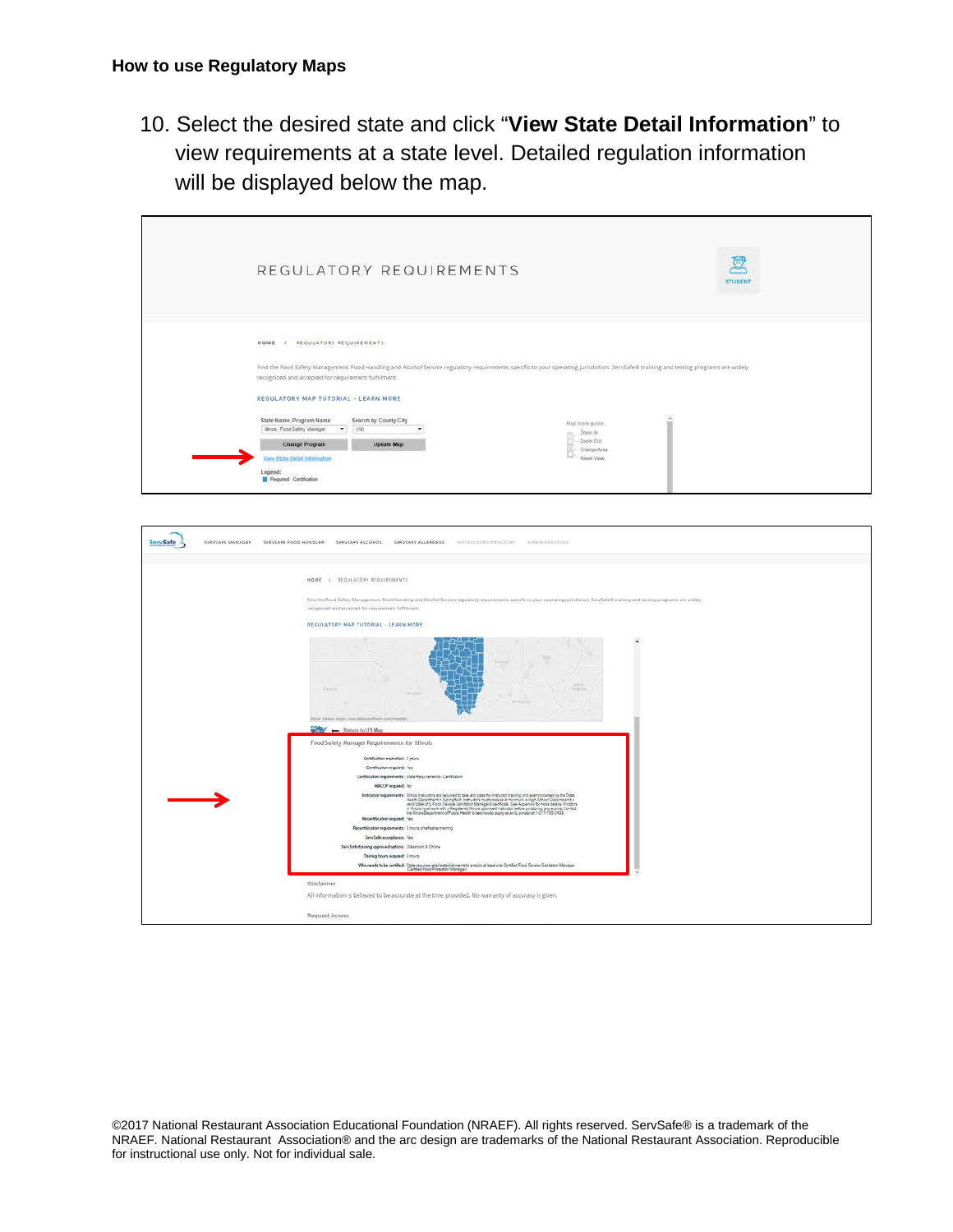11. To view the requirements at a county level, click a county in the state to get specific requirements. The detailed information will be displayed below the map.